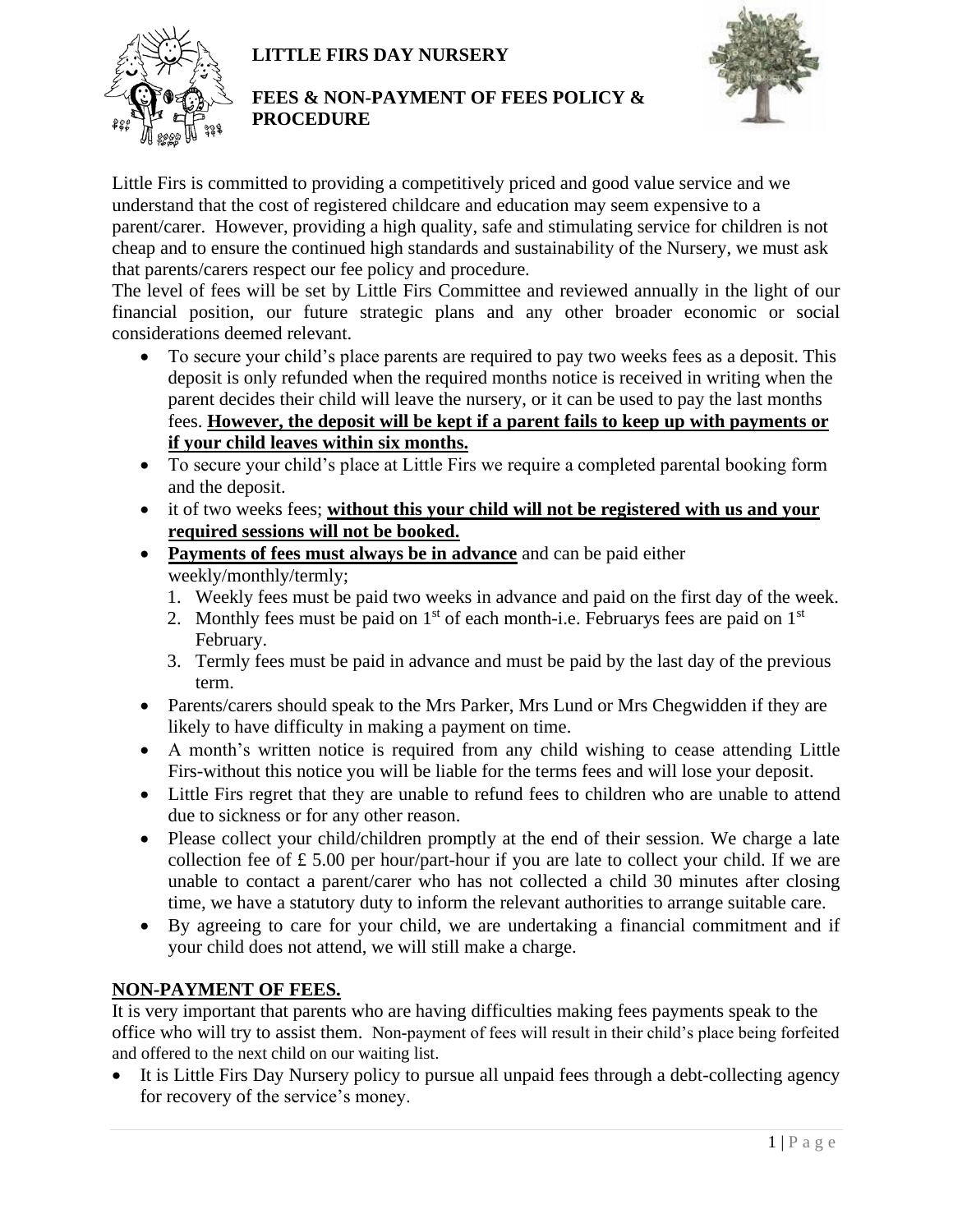- If fees are paid persistently late with no explanation, we will be forced to terminate your child's place, following our Non-Payment Policy & Procedure.
- Little Firs Day Nursery is committed to ensuring privacy and protection of data that we hold. Please see our Data Protection and Privacy Policy & Procedure.

# **Non-payment of fees evokes the following procedure:**

## **Stage 1:**

We will email/write or speak to a parent and ask for immediate payment of fees.

If payment is received within seven days no further action will be taken.

#### **Stage 2:**

If payment is not received, we will email/write asking for payment in full within seven days plus an administration fee of  $£5.00$ . At this stage, your child (ren) will be unable to use our services until payment in full is received.

If payment and fee is received within seven days no further action will be taken and your child (ren) may continue attending Little Firs.

## **Stage 3:**

If payment is not received within 7 days, a 'last chance letter' will be sent to the parent inviting immediate payment plus a further administration fee of £10.

If payment and fee is received within 7 days no further action will be taken and your child (ren) may resume attendance at Little Firs Day Nursery.

#### **Stage 4:**

If payment is not received within 7 days, Little Firs Day Nursery will pass details of the amount outstanding to our debt-collecting agency, for which we charge an administration fee of £50. Any further costs incurred e.g. Court costs, will be applied as applicable.

## **UNAUTHORISED ABSENCES.**

**Our Attendance Officer is Wendy Parker.** The nursery must be notified of absences and the reason for the absence on the first day and then updated regularly throughout the absence. If Little Firs has not heard from the parent/carer within a reasonable time the nursery will telephone the parent/carer to establish why the child is absent. If we are concerned about the welfare of the child, we will contact Children's Services following our child Protection Policy and Procedures as **the welfare of the child is paramount.**

# **CHILDREN IN RECIEPT OF EARLY YEARS FREE ENTITLEMENT. (EYFE)**

For children in receipt of Early Years Free Entitlement (EYFE) parents are responsible for ensuring that their child attends on a regular basis and in cases of poor attendance parents understand that EYFE can be withdrawn and this will result in the child forfeiting their place at the nursery. Little Firs is required by Dorset Council to record all non-attendance of children in receipt of EYFE and the reason for the non-attendance and it is the parent's responsibility to inform the nursery of the reason why their child has not attended, these records are checked by the local authority.

Dorset County Council allows children in receipt of EYFE to have holidays of a maximum of 2 weeks of the child's funded hours per term in term time only, but for longer holiday periods funding will be reclaimed by Dorset County Council.

# **EARLY YEARS FREE ENTITLEMENT.**

Two-year olds who meet the criteria used to determine eligibility for two-year-old funding must produce their letter of confirmation for Free Early Education for Two-Year-olds or a Children become eligible for funding in the funding period after their second birthday and remain eligible until the end of the funding period before they start school or until the end of the funding period prior to their fifth birthday. Parents can check for eligibility or apply for two-year funding directly on [www.dorsetforyou.com/childcare.](http://www.dorsetforyou.com/childcare) golden ticket.